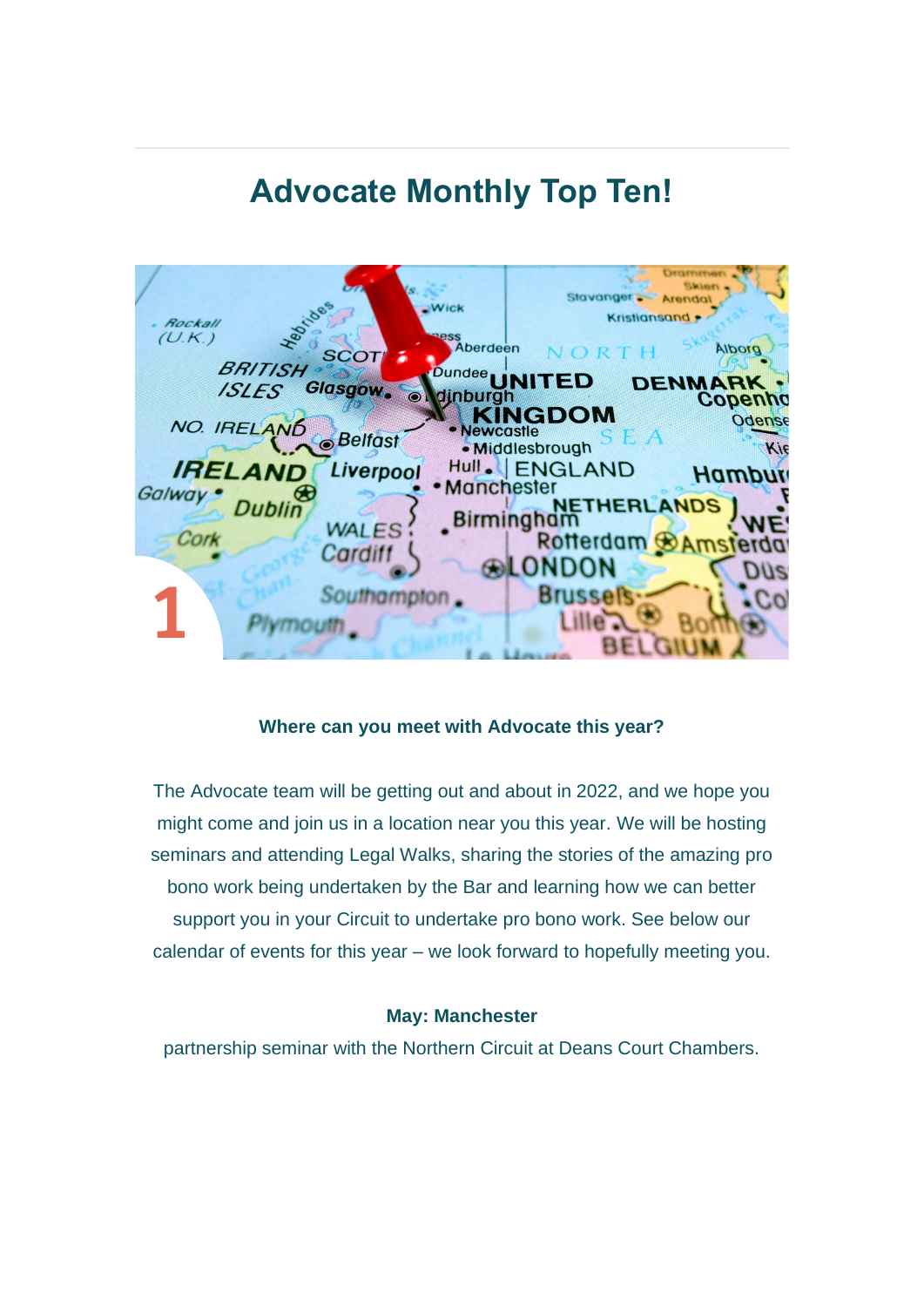### **June: Leeds, Newcastle, Cambridge and London**

Legal walks and partnership events.

**September: Liverpool** Legal walk

### **November: Birmingham**

partnership seminar with the Midlands Circuit

### **November: Pro Bono Week**

events happening around the country.

For more details on the above, please read more below.

### READ [MORE](https://weareadvocate.org.uk/news/where-can-you-meet-with-advocate-this-year.html)



**Northern Circuit partnership seminar in Manchester**

On Wednesday 25th of May, Advocate are hosting a seminar on



### **Midlands Circuit partnership seminar in Birmingham**

Later in the year Advocate will also be hosting an event in partnership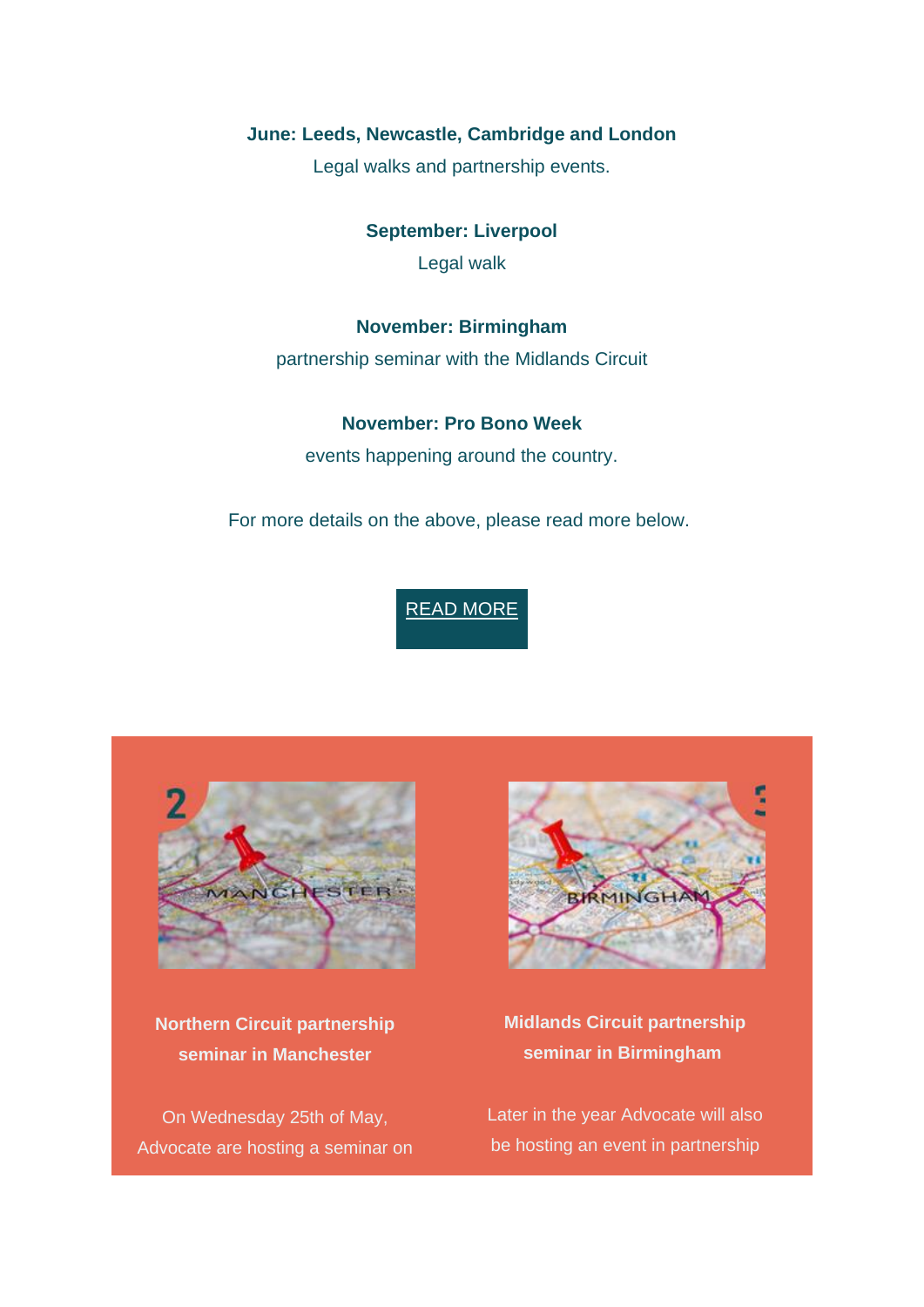"pro bono and your practice" in partnership with the Northern Circuit and kindly hosted by Deans Court Chambers. Barristers in Manchester will share their experience of taking on pro bono work with Advocate and this will be followed by networking drinks with the Advocate team and others in your Circuit. To register to attend and for full event details, see helow.

with the Midlands Circuit in Birmingham. We will host an evening networking event, including a seminar on pro bono. We hope to meet with the Chambers in Birmingham while we are there. We would love to hear from any barristers in Birmingham who are interested in arranging a meeting with Advocate in Chambers. Please get in touch with us via the link below.

**Get in touch** 

**Event information** 

4

## **Advocate Statistics**

191

Live cases currently looking for assistance

420

Pieces of work placed so far this year

121 **New Panel Members in 2022**  Summary of cases plo this year:

Employment: 15% Chancery/Commer 20% Family: 25%

advocate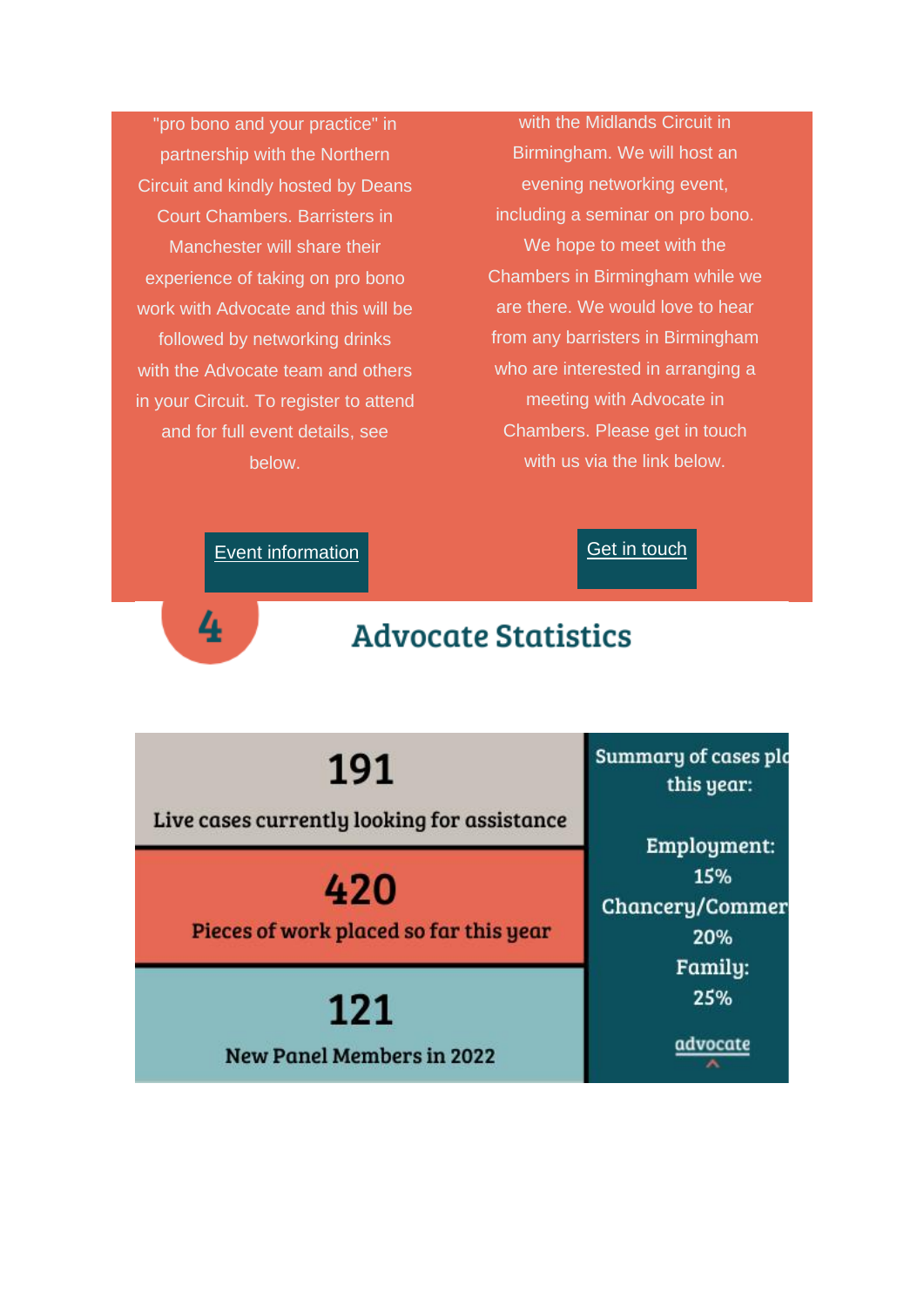### **London Legal Walk - June 28th**

If your Chambers have not yet entered the London Legal Walk, please do so and help raise funds for Advocate, FRU and the London Legal Support Trust. Over 500 teams have signed up including over 70 chambers and many more law firms, together with The Lord Chief Justice, The President of the Supreme Court, the Master of the Rolls and the Chair of the Bar Council. Chambers should find one person to register as a team organiser. Please do so by clicking read more below. To see which Chambers are walking, [click here.](https://londonlegalsupporttrust.org.uk/our-events/london-legal-walk-2022/london-legal-walk-2022-teams/)



### READ [MORE](https://www.tfaforms.com/4945459)



#### **Other ways to give back**

Advocate are still looking for support from senior barristers (7 years call or above) to be Reviewers. This involves assessing whether our cases are eligible for pro bono assistance. Alternatively, we are looking for Pro Bono Champions, Advocate representatives in Chambers. If you are interested in helping to grow your Chambers pro bono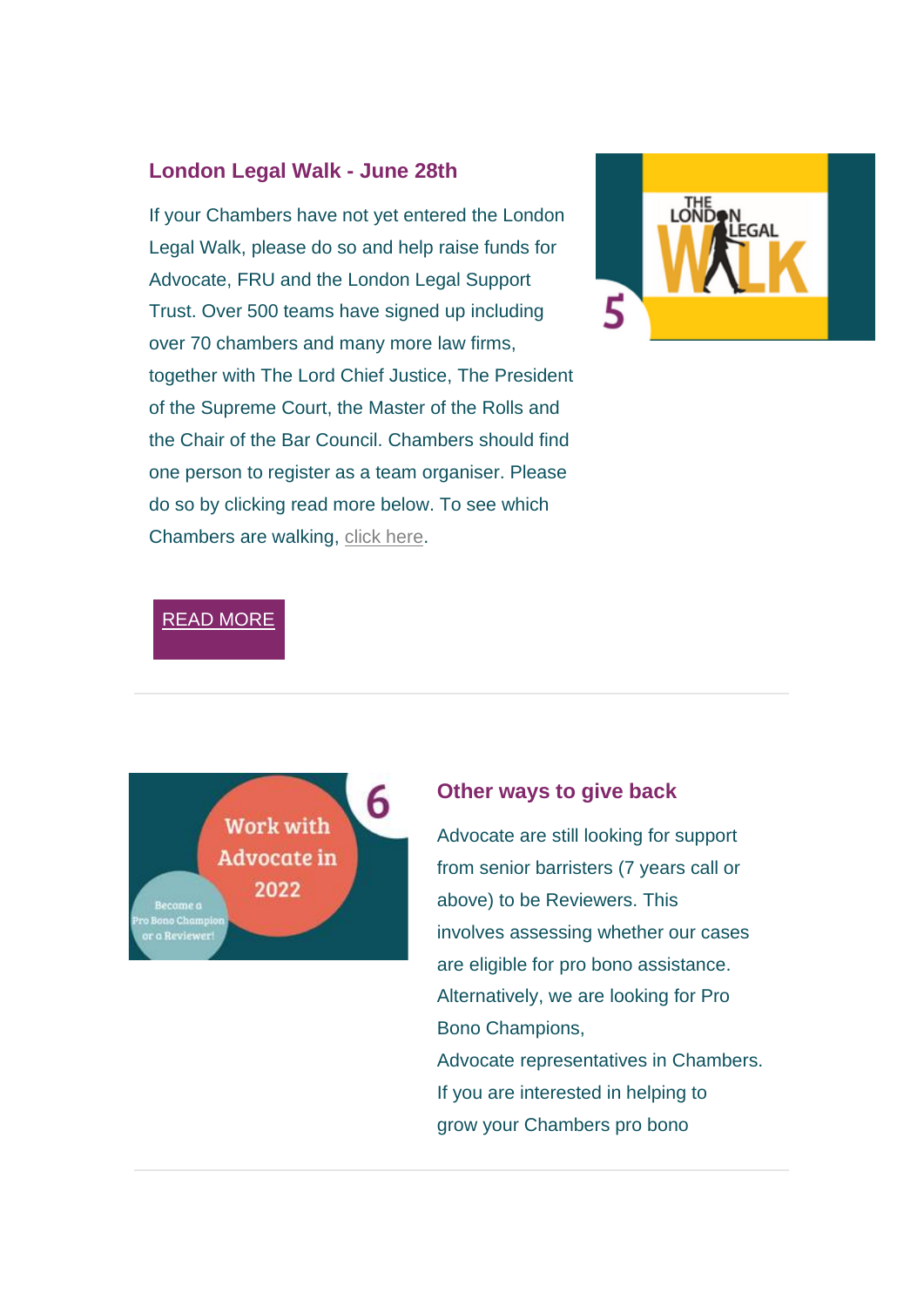and social responsibility contribution we would love to hear from you. More information on both of these roles and ways to get in touch with us below.

READ [MORE](https://weareadvocate.org.uk/news/working-with-advocate-in-2022.html)

### **Our Volunteer Barrister Success Stories**

| <b>Ryan Ross</b><br><b>Farrar's Building</b> | 8<br><b>Abigail Bright</b><br>Doughty Street Chamber | <b>Richard Dew</b><br>Ten Old Square |
|----------------------------------------------|------------------------------------------------------|--------------------------------------|
| Ryan is a great                              | <b>Abigail recently took on</b>                      | Advocate's team of                   |
| supporter of Advocate,                       | an urgent inquest case,                              | reviewing barristers give            |
| having taken on multiple                     | helping a mother who                                 | an extraordinary amount              |
| cases in the last few                        | had sadly lost her                                   | of time in support of                |
| years and also is a                          | daughter. Our casework                               | access to justice, and               |
| member of our Young                          | team have been                                       | sometimes they even                  |
| <b>Bar Advocate Executive</b>                | incredibly impressed                                 | take on cases too.                   |
| <b>Committee. Ryan had a</b>                 | with how kindly Abigail                              | <b>Richard Dew is one of</b>         |
| successful outcome for                       | handled this case,                                   | these fantastic                      |
| our applicant at the                         | helping the mother                                   | reviewers. He has been               |
| <b>Court of Appeal this</b>                  | understand the inquest                               | assisting on a case for a            |
| month. The case has                          | process and gain some                                | few months and just                  |
| clarified some important                     | closure through the                                  | asked for an extension               |
| <b>issues and Ryan was</b>                   | hearing and through this                             | to cover him to stay                 |
| working on it for a good                     | difficult time. The mother                           | involved for a while                 |
| few months. He has                           | wrote to us to say how                               | longer. He has shown                 |
| even helped with finding                     | grateful they were to                                | real dedication to seeing            |
| counsel for when it                          | have had Abigail's                                   | things through for our               |
| comes back to the ET.                        | support.                                             | applicants.                          |
| Thank you, Ryan                              | Thank you, Abigail                                   | Thank you, Richard                   |